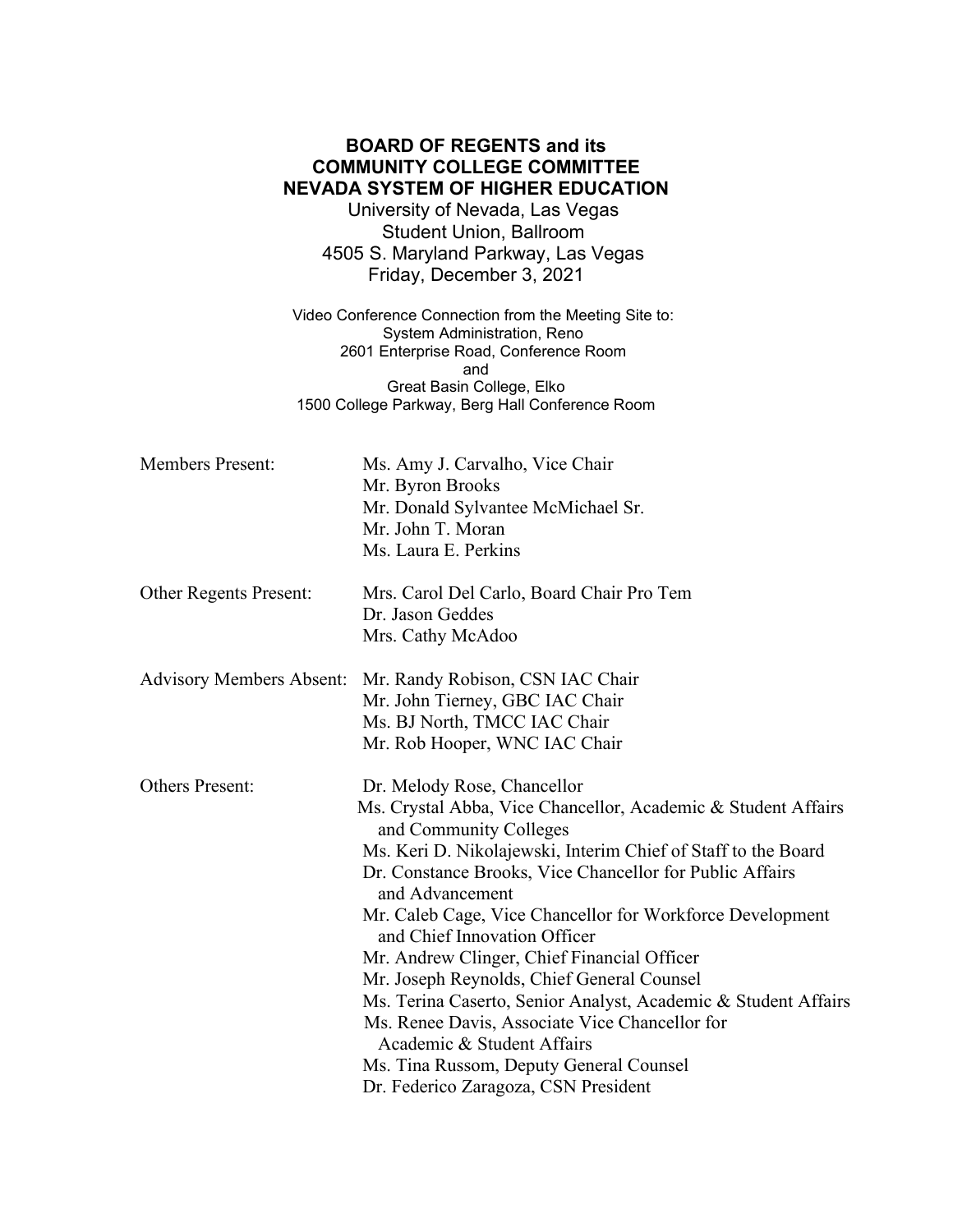| <b>Others Present:</b> | Dr. Kumud Acharya, DRI President                               |
|------------------------|----------------------------------------------------------------|
|                        | Ms. Joyce M. Helens, GBC President                             |
|                        | Dr. DeRionne P. Pollard, NSC President                         |
|                        | Dr. Jeffrey Alexander, TMCC Vice President of Academic Affairs |
|                        | Dr. Keith E. Whitfield, UNLV President                         |
|                        | Mr. Brian Sandoval, UNR President                              |
|                        | Dr. Vincent R. Solis, WNC President                            |
|                        |                                                                |

Faculty senate chairs in attendance were: Dr. Julian Smit, CSN; Dr. Dave Rhode, DRI; Mr. Kevin Seipp, GBC; Dr. Samantha Jewell, NSC, Mr. Glenn Heath, System Administration; Dr. Virginia Irintcheva, TMCC; Ms. Shannon Sumpter, UNLV, Dr. Amy Pason, UNR; and Mr. Jim Strange, WNC. Student body presidents in attendance were: Mr. Zachary Johnigan, CSN; Mr. Zachary Stamp; GBC; Ms. Lauren Porter, NSC; Ms. Darian Richards, TMCC; Ms. Caren Yap, UNLV-CSUN; Ms. Nicole Thomas, UNLV-GPSA; Mr. Austin Brown, UNR-ASUN; Mr. Matthew Hawn, UNR-GSA; and Ms. Andrea Sanchez De Loza, WNC.

Vice Chair Amy J. Carvalho called the meeting to order at 8:02 a.m. with all Regents' Committee members present.

- 1. Information Only-Public Comment None.
- 2. Approved-Minutes The Committee recommended approval of the minutes from the July 30, 2021, meeting *(Ref. CC-2 on file in the Board Office)*.

Regent Perkins moved approval of the minutes from the July 30, 2021, meeting. Regent McMichael seconded. Motion carried.

- 3. Information Only-Chair's Report Vice Chair Carvalho provided a brief update on the October 2021 ACCT Leadership Congress including Regent and institutional leadership attendance, WNC's presentation on the Prison Education Program, and Chair Pro Tem Del Carlo's recent appointment to the ACCT Board.
- 4. Information Only-Community College Workforce Certificate Productivity Pursuant to the request of the Committee at its July 30, 2021, meeting, NSHE community college representatives presented information on what strategies and efforts will be taken to increase the productivity of skills certificates and certificates of achievement in order to support student success *(Ref. CC-4 on file in the Board Office)*.

Ms. Crystal Abba, Vice Chancellor for Academic and Student Affairs and Community Colleges, provided a recap of the degree productivity report presented at the September 2021 Board meeting. She discussed and commended the community colleges for their collaboration on the upcoming report.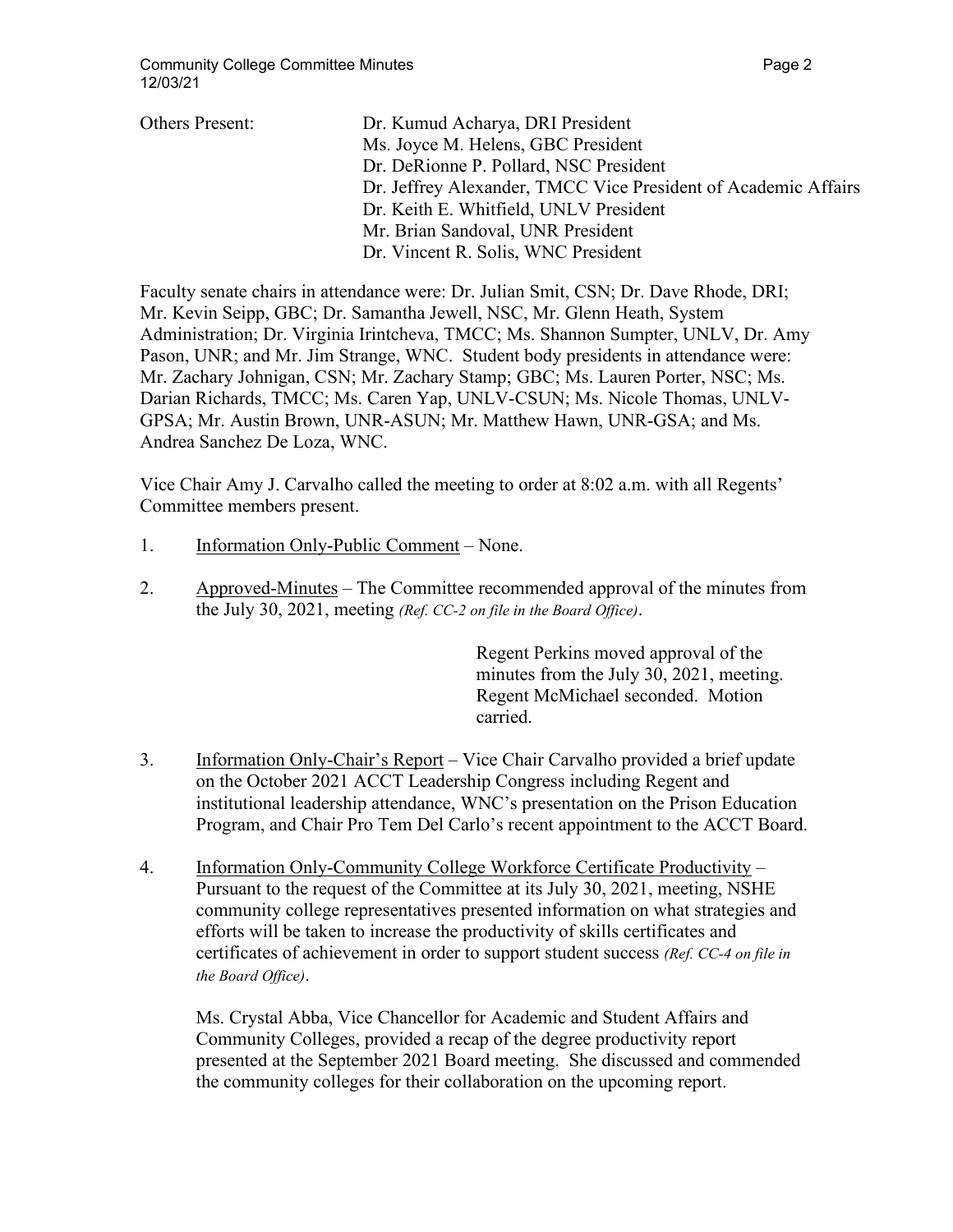## 4. Information Only-Community College Workforce Certificate Productivity – *(continued)*

CSN Vice President of Academic Affairs James McCoy, GBC Vice President for Student and Academic Affairs Jake Hinton-Rivera, TMCC Vice President of Academic Affairs Jeffrey Alexander, and WNC Provost and Senior Vice President Kyle Dalpe presented information on what strategies and efforts are being taken to increase the productivity of skills certificates and certificates of achievement at the community colleges in order to support student success. The presentation included credential definitions, awards by type by institution, academic master planning framework, how employer and student demands are being met, workforce development industry input, challenges encountered, current national data and trends, non-credit to credit pathways, and consideration and next steps.

The Committee members, Board Chair Pro Tem Del Carlo and the NSHE community college representatives discussed and addressed the following topics: general semester schedules for the programs; possible opportunities for skills certificates to be eligible for financial aid; local and national aid and scholarships available for students pursuing skills certificates; open-entry course offerings and data; and the upcoming ACCT National Legislative Summit in February 2022.

5. Information Only-Interim Study Committee – Chancellor Melody Rose provided an overview of the composition and work to date of the interim study committee established pursuant to Assembly Bill 450 (Chapter 246, *Statutes of Nevada 2021*) concerning opportunities to align the need for workforce training and the programs offered by community colleges to meet the needs of the evolving economy in Nevada. She confirmed that the Governor has officially appointed the committee members.

 Regent Perkins asked if any students are involved in the AB 450 committee. Chancellor Rose said the composition of the committee is expressed in statute and it is not within the NSHE authority to establish; however, the AB 450 committee meetings will be public, and the hope is that students who are affected by the work of the committee will be present and the committee will create opportunities in the meetings to hear from students.

 Board Chair Pro Tem Del Carlo agreed with Regent Perkins' comments and expressed the importance of student involvement at the AB 450 committee meetings.

6. Approved-Bylaw Revision, Community College Committee Charge – The Committee recommended approval of a proposed amendment to the Bylaws of the Board of Regents *(Title 1, Article VI, Section 3g)* revising the Community College Committee charge. Specifically, the proposed revisions reframe the Committee with a focus on the workforce efforts of the community colleges and strategic efforts of the community colleges that support the Board's access, success, and workforce goals *(Ref. CC-6 on file in the Board Office)*.